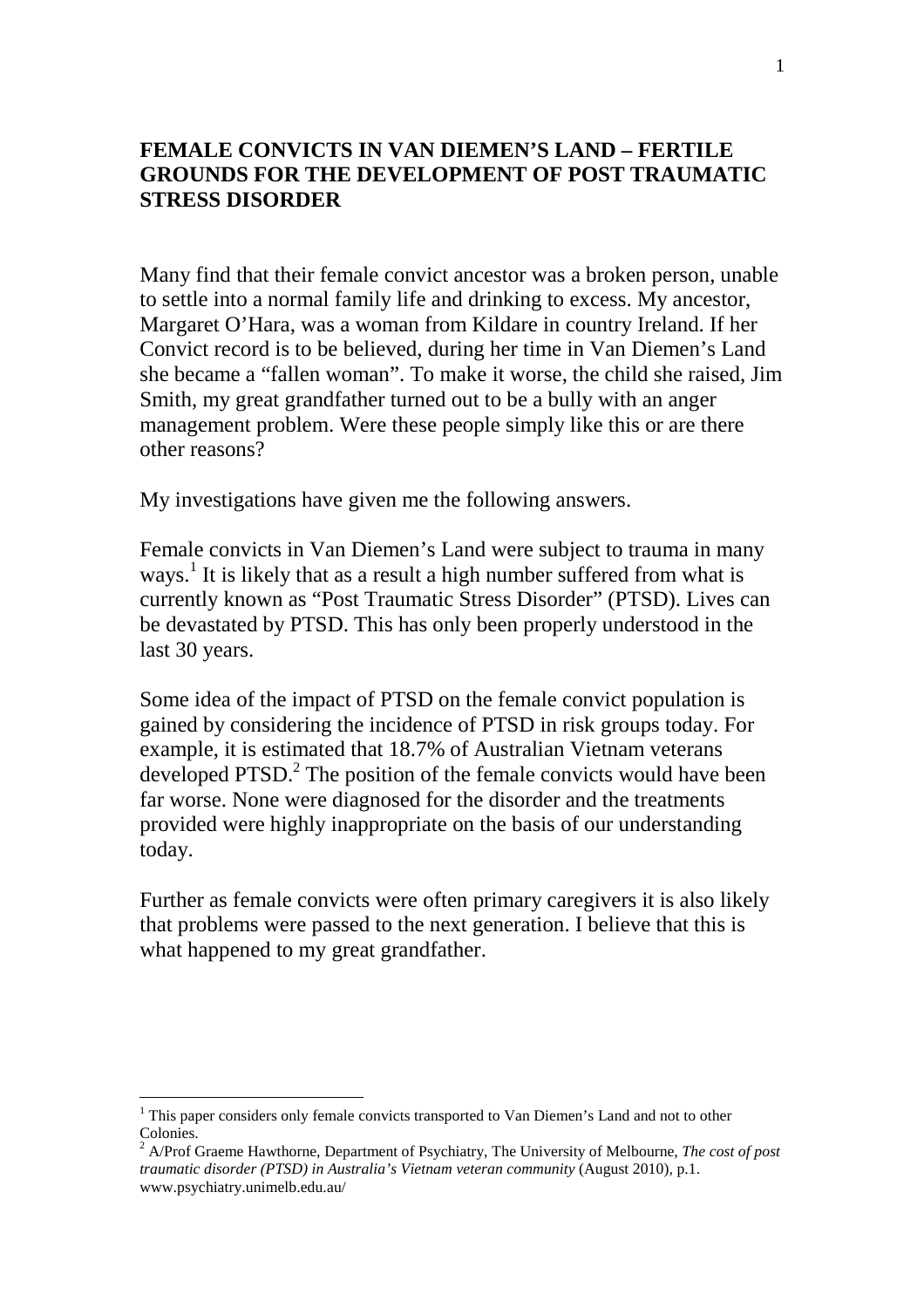## **"Hysteria"**

In the 1800s women with mental issues were commonly diagnosed as suffering from "Hysteria.<sup>3</sup> This was thought to be a disorder to which only women were subject. There were various theories as to its cause, such as "weak nerves" or that it was somehow connected with the process of ovulation. <sup>4</sup>

One of the Surgeon Superintendents on a female convict ship reported that during the voyage "Hysterical Mania" was "by no means uncommon". He said that this was also the case in Van Diemen's Land. He considered that this was caused "in nervous temperaments" by the heat when the ship was passing through the Tropics and by "indolent life". However, a greater contributing factor he considered to be "exciting the passions". $5$ 

"Hysteria" is no longer recognised as a mental disorder.

## **PTSD**

 $\overline{a}$ 

PTSD is a severe anxiety disorder following exposure to an event(s) that causes psychological trauma. A traumatic event involves a threat to a person's physical, sexual or psychological integrity (or witnessing such a threat to another). Sufferers have a range of symptoms including flashbacks or nightmares and often an inability to control anger. The effects can be long term and cause significant impairment in social and other important areas of functioning.

There are a variety of treatments available today which can lessen and even cure the disorder. Early recognition of the condition and counselling is important.

Individuals vary greatly and the majority of people experience a traumatic event at some point in their life. Most do not develop PTSD.

 $3$  There were early reports of what appears to be a mental disorder following trauma. For example, the Greek historian Herodotus reported that in 490 BC during the Battle of Marathon, an Athenian soldier who was not touched by "sword or dart" became permanently blind after witnessing the death of a fellow soldier. Herodotus, *The Histories*, Rawlinson translation 6.117.

<sup>&</sup>lt;sup>4</sup> In the late 1700s, Phillipe Pinel, a French doctor classified the condition as a "genital neurosis of women". Paul Turnbull, *The Female Mind: Hysteria,* eHistory at the University of Queensland.

http://paulturnbull.org/?q=node/34 5 Surgeon John Moody, *Blackfriar* (1851). The Surgeon Superintendents are referred to in this paper as "Surgeons", although their duties did go beyond that of medical practitioner.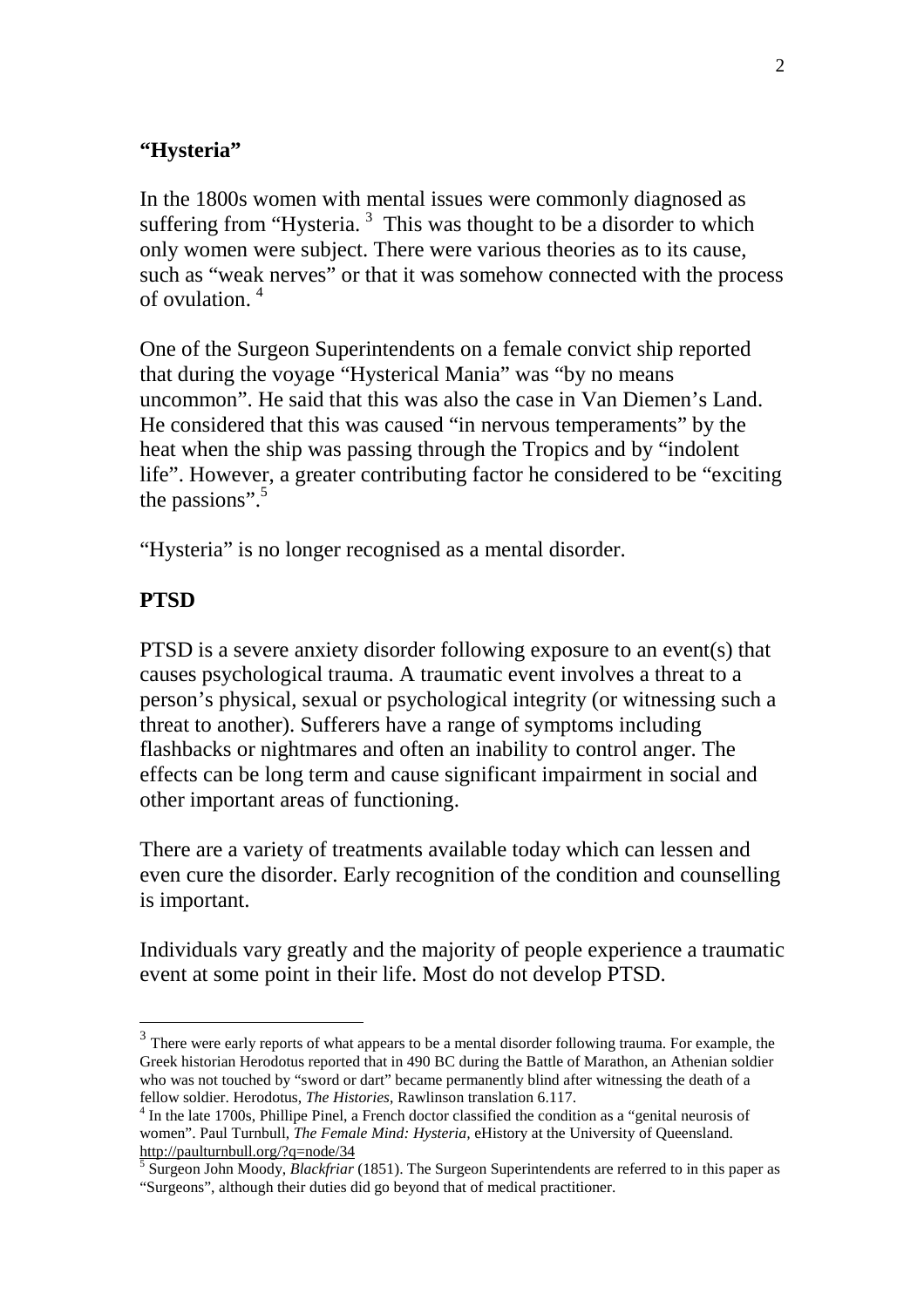For all of us, fear triggers responses for dealing with danger (and maximising the chances of survival). Early man developed "fight or flight" reflexes. We are still wired in the same way.

In early Australia the appropriate reaction to danger was considered by many to be calm or even cheerful in a dangerous situation. This is reflected in one of Banjo Patterson's poems when he tells the story of a rider who knows that he will die in a horse race but goes on with "never a show of gloom". Before the race, he even makes a jest to the other riders<sup>6</sup>

Sometimes responses of this type do not work. PTSD results where the event overwhelms the individual's ability to cope.

There appear to be a number of reasons why a particular individual develops PTSD including: the severity of the trauma, whether it is frequently repeated and the susceptibility of the individual. Again, an "interpersonal" trauma is more likely to result in PTSD than an "impersonal" trauma.

#### *Recognition of PTSD by the Courts*

 $\overline{a}$ 

The present approach of Australian Courts to PTSD is shown in protracted litigation concerning the collision in 1964 of HMAS Melbourne (an Aircraft Carrier) and HMAS Voyager (a Destroyer). The Voyager sank as a result with a loss of life of 82 sailors. Many compensation claims were brought by sailors who had been on the Voyager and also the Melbourne.

The sailors on the Melbourne had not been physically injured. The Melbourne was a much larger ship and cut the Voyager in two. However, many on the Melbourne felt the impact and observed the collision. A number of sailors claimed that this caused them to develop PTSD.

One such claim was heard by Justice Phillip Cummins of the Supreme Court of Victoria in Russell v Commonwealth of Australia on 12 November 1999.

<sup>6</sup> *Rio Grande's Last Ride* written in 1902. This was a favourite poem in the family of my great grandfather, Jim Smith.<br><sup>7</sup> "International" trauma

 <sup>&</sup>quot;Interpersonal" trauma involves violence, or the threat of violence, to the person or to another person. "Impersonal" trauma is experienced from a distance, for example witnessing a disaster.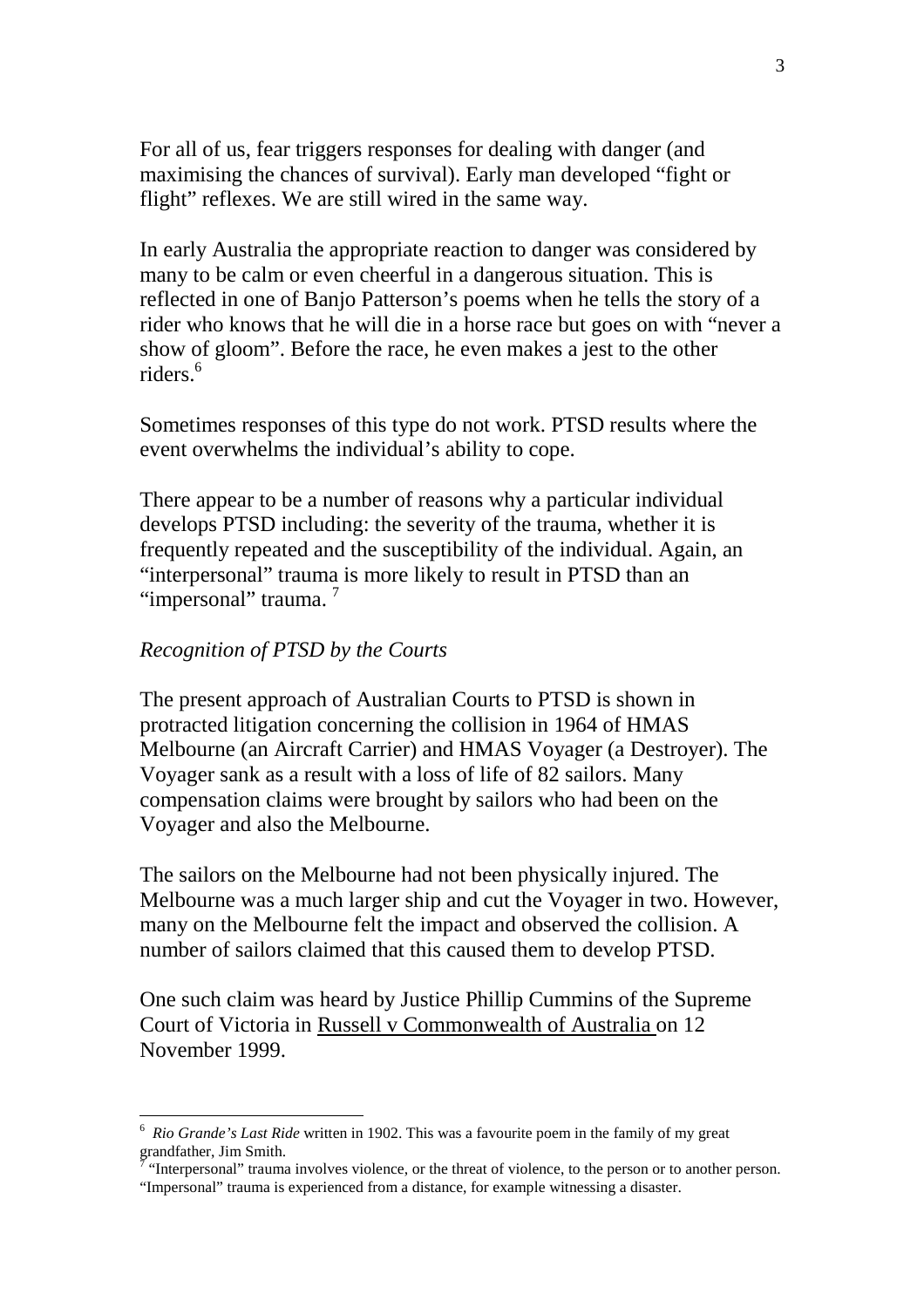On the date of the collision the Plaintiff, Seaman Russell, had been a 17 year old on his first sea duty. He had just commenced watch on the Melbourne and witnessed the ships collide. One of his colleagues said that "in horror we just stood there and watched it happen". There was not a great impact on the Melbourne when the ships collided - it felt as if the ship had gone "over a speed hump".

One element of the Commonwealth's defence was that PTSD had not been shown to be a separate medical disorder. The Judge rejected this. He found that "there is a substantial body of qualified and reputable medical opinion in support of its existence and integrity".

The Judge found for Mr Russell holding that on the night of the collision Mr Russell had undergone a "major trauma". He noted that for Mr Russell, PTSD began as a pattern of acute distress and then developed into a long term disorder. Mr Russell was able to work successfully for many years after the trauma. However, later in life, the disorder "caught up with him". He developed alcohol and marriage problems. Further his career with the Navy was badly affected. The Judge found that in this sense PTSD has "long arms".

Mr Russell was awarded a large sum of damages, \$546,000, albeit 36 years after the collision of the Melbourne and the Voyager.

### **Traumatic Events in the Life of a Female Convict**

The lives of female convicts were studded with conditions likely to give rise to traumatic events: from the initial arrest, the shock of the trial and verdict, a period in prison, leaving the land of their birth, a harrowing voyage, separation from their children and physical harm by the authorities, their masters or other convicts.

I propose to illustrate the frequency of traumatic events in the life of a female convict by outlining the life of my ancestor, Margaret O'Hara.

Although born in 1797, Margaret is close to present times in the following way. My great grandfather, Jim Smith, was orphaned in 1856 and raised by Margaret. Jim's youngest child, Daisy, was my grandmother. Daisy died only 4 years ago, aged 107 years. Daisy provided the family with a detailed description of her father (Jim Smith) and his life. For reasons she never understood he was a terrible person,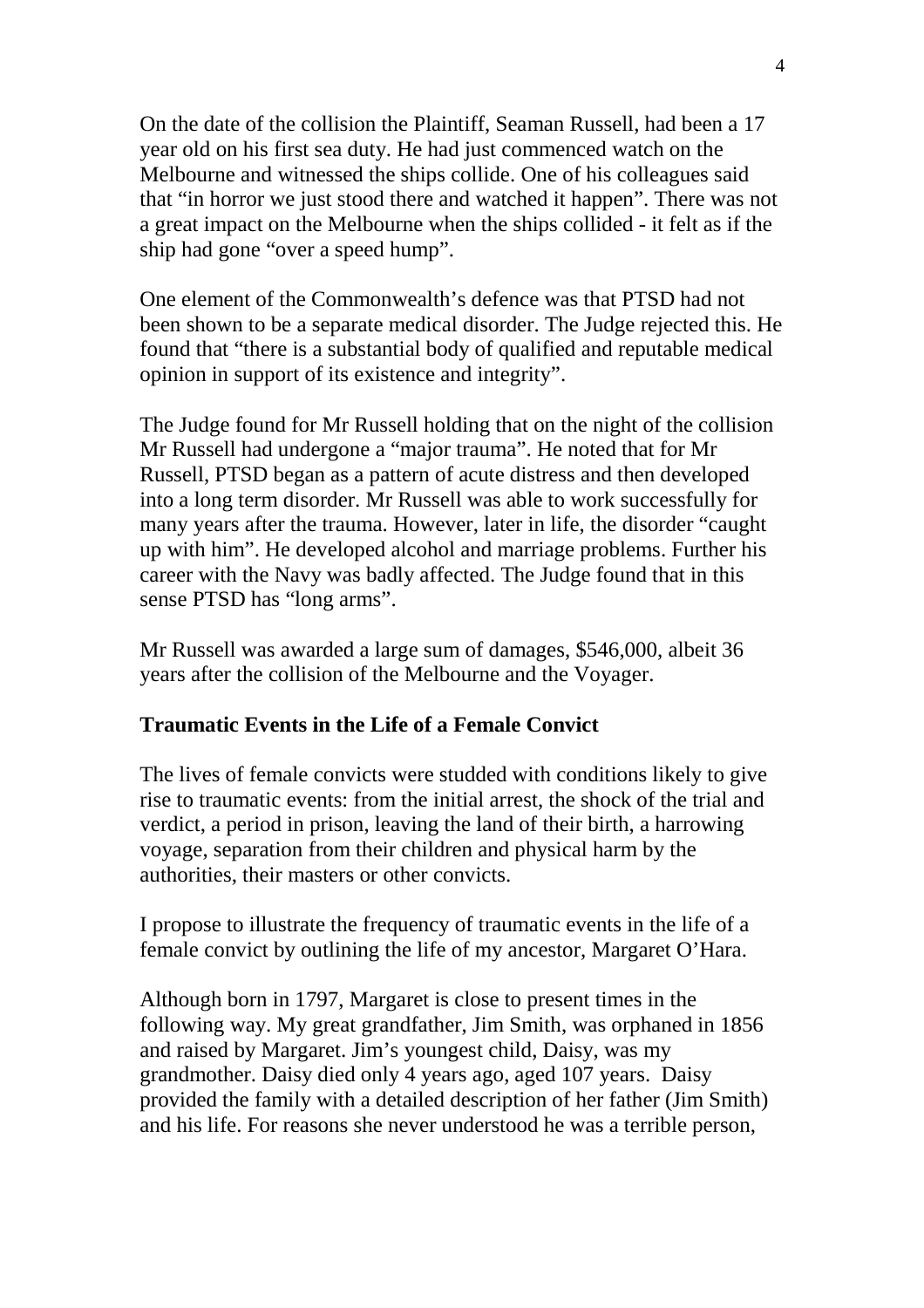unkind and with a bad temper. My grandmother is a valuable link back to these earlier times  $8$ 

1841 was the eve of the Irish Famine. Margaret had lived with her three children in Ballitore, a small country town in County Kildare, Ireland. She worked as a cook and laundry maid.

Kildare was an agricultural county with some small industries. A string of industrial closures had caused high unemployment. Many parishes were showing signs of distress. One observer wrote that children "were wretchedly off, their diet consisting of potato and salt, seldom three meals a day".<sup>9</sup> It is reasonable to suppose that Margaret was a hard working person from a rural village whose main aim in life was to support her family.

On 15 March 1841, Margaret was convicted of stealing a cloak, value 2 shillings and sixpence. She was sentenced to transportation for 7 years.<sup>10</sup>

A Petition was presented to the authorities on Margaret's behalf asking that she not be transported. It stated:

The petitioner was never prone to vice, but in an evil hour was tempted to commit the felony for which she is about to suffer so severely. What makes her case more melancholy is that she is aged 44 years with 3 small children, who in the event of the petitioner being sent out of the country will be left without protection.

The Petition was refused. However, she was allowed to take two of her children with her.

### *On a leaky old boat*

In 1841 Margaret was transported to Van Diemen's Land on board the *Mexborough* with two of her children (Bridget aged 11 years and Patrick aged 6 years).

The women on the *Mexborough* would have suffered extreme grief on leaving their homes and country. In addition in terms of emotional

 $\overline{a}$ 8 In 1981 when she was 80 years of age, my grandmother wrote a book *No Water Laid On* 

<sup>(</sup>unpublished) which included a description of her father and his life. 9 Lewis' *Topography dictionary of 1837*, quoted by Catherine Fleming, *The Transportation of women from Kildare to Van Diemen's Land in 1849* (Four Courts Press) (2012) and see pp. 14 to 15 of Catherine Fleming's book for a description of Kildare.

<sup>&</sup>lt;sup>10</sup> She had one prior conviction for stealing a turkey and had served 14 days.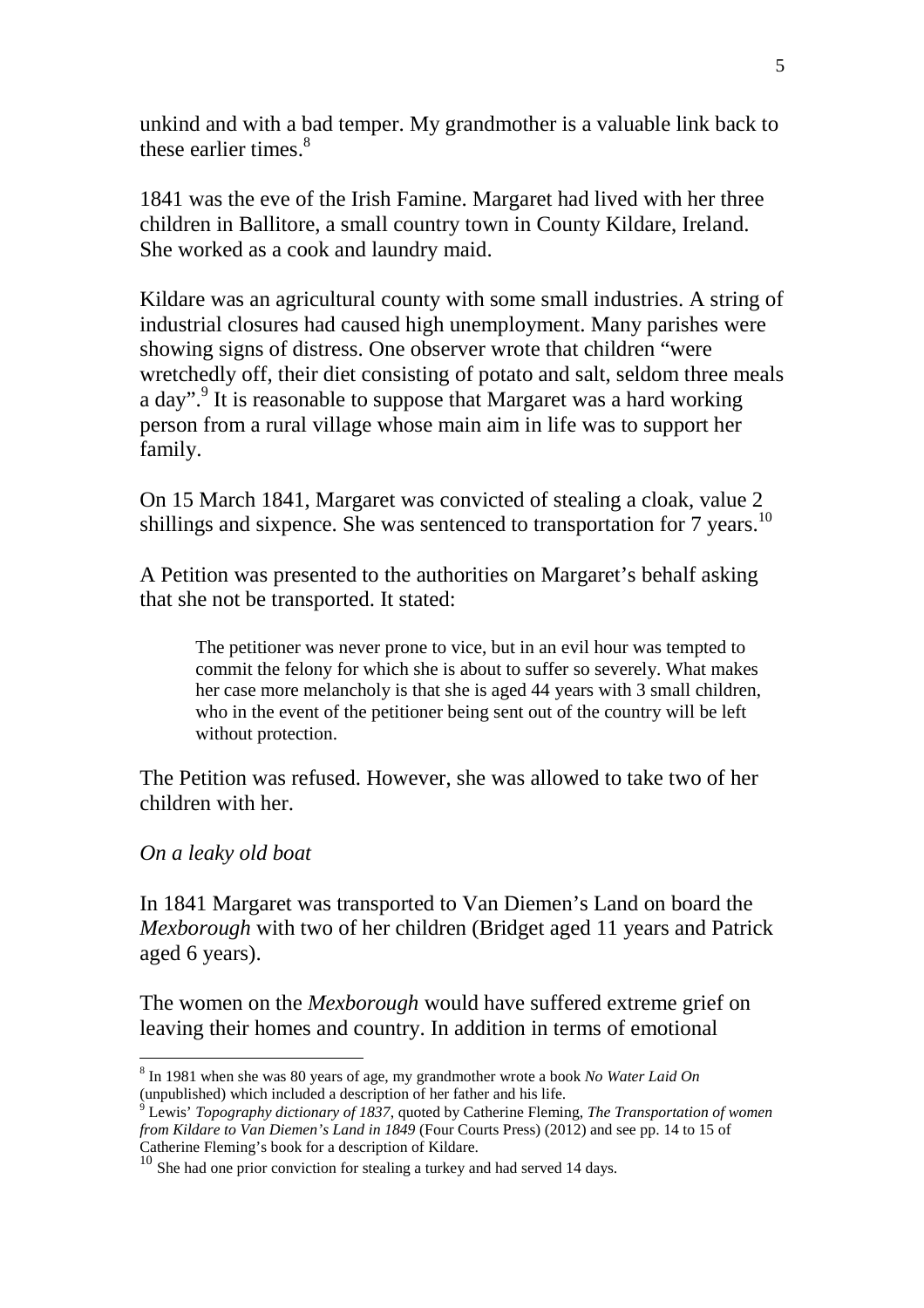support, they were now alone. They were not accompanied by family and friends, as were often free emigrants.

One Surgeon commented that it is not until "the final separation from the land of their fathers and the home of their infancy that they awaken to the full consciousness of their wretchedness…and their minds are opened to "fearful foreboding for the future".<sup>11</sup>

The *Mexborough* was a "Barque". This was the name given by the Royal Navy to small nondescript ships. The *Mexborough* was very old and in a poor state of repair. The weather was bad during most of the voyage. Water continually entered the cramped area where the women were accommodated. Many of the women suffered from sea sickness and the smell of vomit must have been overpowering.

To be on a Convict ship could be terrifying. The Second Officer on the *Garland Grove* (1842) recalled that when his ship had passed the Cape Verde Islands there was a heavy squall which did not trouble the crew. However, the female convicts confined below deck did not understand what was happening and no doubt few had experience of sea travel. He wrote:

The women heard it below and they did screech and were very much frightened thinking that the ship was sinking. <sup>12</sup>

The women on the *Mexborough* would have encountered similar conditions. They must have sometimes feared if their ship was in danger.

On further problem of an unusual and unpleasant nature developed on the *Mexborough* in respect of one of the convicts, Mary Holohan. Mary began behaving very strangely and appears to have developed some type of mental disorder. The most obvious problem was that:

She was exceedingly dirty in her habits…using her shoe as a bed pan and keeping the shoe in her blanket, full of excrement.

This happened more than once when she was in perfect (physical) health. On examination Surgeon Hampton found her "perfectly sensible and able to assist herself" (in other ways). However, she was unable or unwilling to stop using her shoe as a bedpan. She put up the "most violent resistance" when anyone tried to move or help her. She developed

<sup>11</sup> Surgeon Robert Malcolm, *Sovereign* (1827).

<sup>&</sup>lt;sup>12</sup> Reminiscences of the Voyage of the Garland Grove 2 by Second Officer, Abraham Harvey (AO Tas. Copy NS816). http://www.femaleconvicts.org.au/images/pdfs/GarlandGroveVoyage.pdf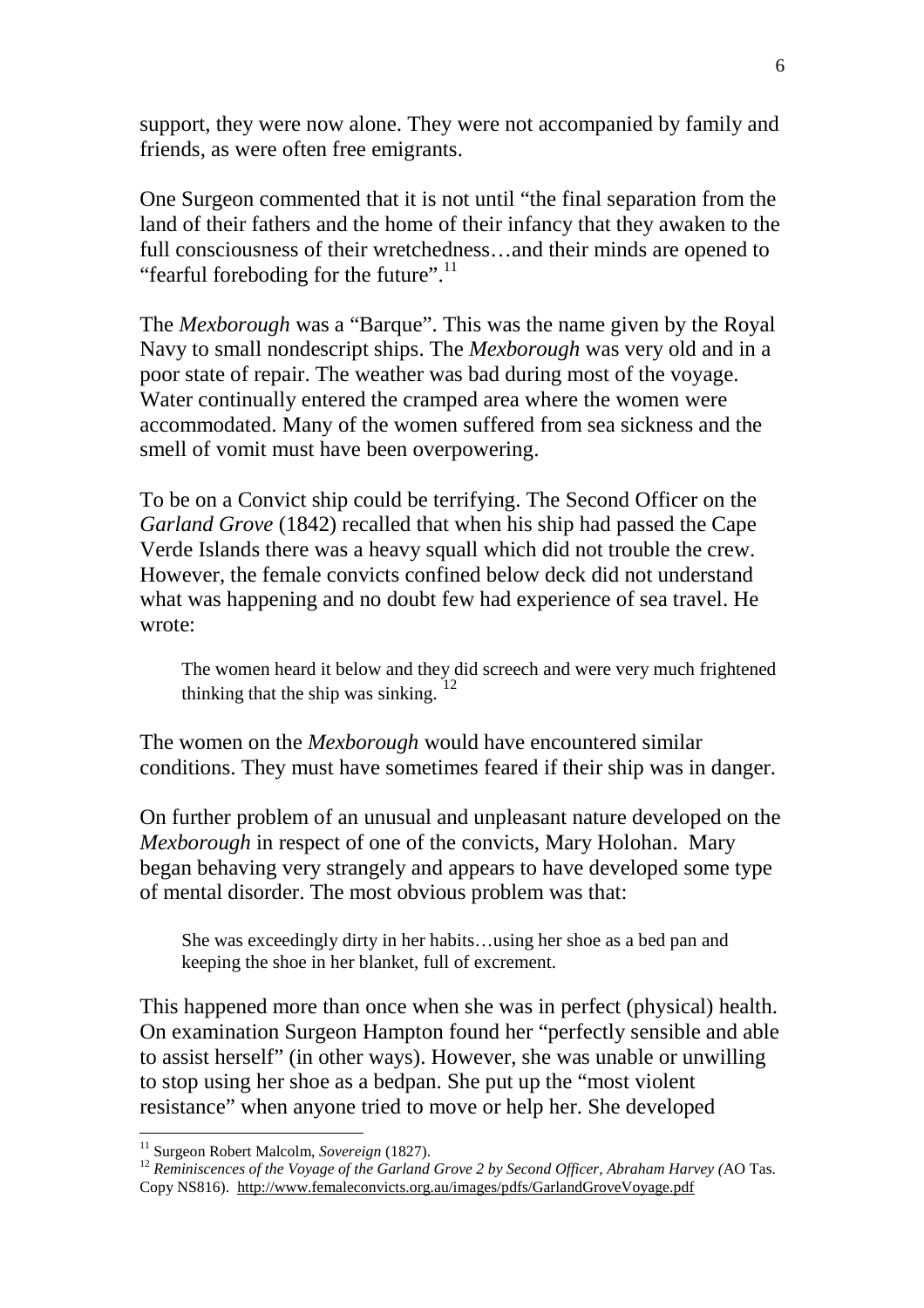diarrhoea because of her continually dirty hands and died when the ship was only 60 miles from Hobart.

After leaving Cape Town the ship was subject to gales and "very inclement weather" up to its arrival in Hobart.

Huddled together on the upper deck would be up to 192 women and children. Especially as it passed through the Roaring Forties, this small ship would have been exposed fully to the elements – wild weather, large waves and persistently strong and cold wind. The women would endure these conditions from 10.30 am to late in the day. Despite the weather, the women would remain on the upper deck even when allowed to return to the quarters below.

The sight of so many on the deck of a female convict ship was compared by a contemporary observer to "a slave ship of the old time", the difference being that the women were crowded together on the deck and the slaves in the hold  $^{13}$ 

The *Mexborough* arrived in Hobart on 25 December 1841. Two convicts had died. Margaret's condition was described as "middling". The O'Hara children were not treated for any illnesses.

### *Break up of the Family Unit*

 $\overline{a}$ 

The convict system in Van Diemen's Land did not respect the fundamental relationship between mother and child.

Margaret was assigned to a master within a week of arrival.<sup>14</sup> On 4 January 1842 Bridget and Patrick were sent to the Queen's Orphan Schools in Hobart. Margaret had cared for her children in Ireland and on the voyage. She was now separated from them.

The actual separation of mother and child was frequently traumatic. An account was written many years later by an observer. The person appears to be a Mr George Pullen. <sup>15</sup> He was writing of conditions in the 1820. However, in the 1840s during the time of the O'Hara family it was still the practice to separate families.

<sup>&</sup>lt;sup>13</sup> The Second Officer on the Garland Grove. See Footnote 12.

<sup>&</sup>lt;sup>14</sup> She was assigned to a Mr A Fraser of Hobart. See VDL Return of Convicts showing their

distribution throughout the Colony on 31 December 1841. (Female Factory Research Group Website). <sup>15</sup> Backward Glances, published in the *Launceston Examiner* in November 1892. The articles appear to have been written by George Pullen, the son or nephew of Jesse Pullen, an Assistant Superintendent at Cascades Female Factory. (Female Convicts Research Centre Inc. Website).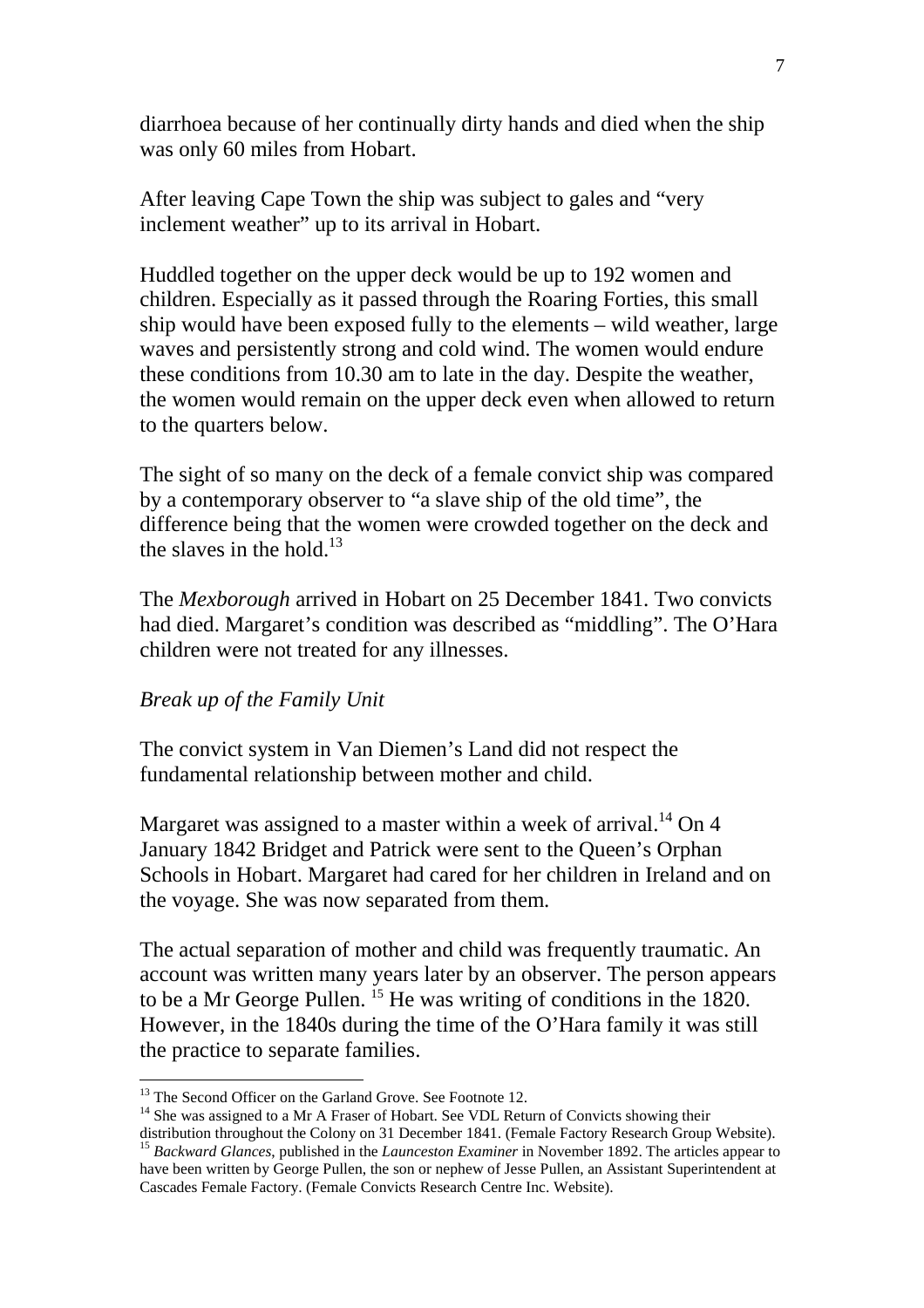#### Mr Pullen wrote:

The scenes witnessed at the separation of mother and child were sometimes very harrowing. One woman, for half an hour after her babe was literally torn from her arms exhibited all the forms of raving madness, till a copious flood of tears relieved her overwrought brain….

Children who had been separated from their mothers would be brought to Church services in Hobart where they might see their mothers, even if briefly. Mr Pullen reported that mother and child would make desperate efforts to see each other and recalled the long processions of children in the streets of Hobart:

…the wee toddlers of four or five years trotting wearily along, trying to keep up with the older boys and girls....Here and there a mother might be seen skirting the procession, carrying her worn out child for some distance, and, on leaving loading it with cakes and sweet meats.

Margaret must have been in a state of anxiety as to the welfare of her children. The Queen's Orphan Schools had had a reputation for the mistreatment of children since opening in 1833. Over the years there were reports in the local press of sexual abuse and excessive punishment of children.<sup>16</sup> It is likely that Margaret would have heard something of these reports, increasing her anxiety for her children.

In 18 January 1842 Bridget was removed from the orphanage. She was 12 years of age. She was not placed in the care of her mother.

#### *Punishment in Cascades Female Factory*

 $\overline{a}$ 

In 1843 Margaret's behaviour deteriorated and she commits a number of offences over the next three years. These include abusing her supervisor; being absent without leave; having a man in her room for "an improper purpose" and being drunk.

She was sentenced to a number of a prison terms with hard labour. The total time served was seven months. At least part of these sentences would have been served at the Cascades Female Factory.<sup>17</sup>

<sup>16</sup> *"A most shocking tissue of barbarous cruelty" scandal and death in the Queen's Orphan Schools",* Rebecca Kippen, University of Melbourne. Founders & Survivors Chainletter, Issue no 5, August 2010, pp.5-6.

<sup>&</sup>lt;sup>17</sup> She appears on the list "Female Convicts in Van Diemen's Land at the Cascades Female Factory (an incomplete list)" on the Female Convicts Research Centre Inc. Website.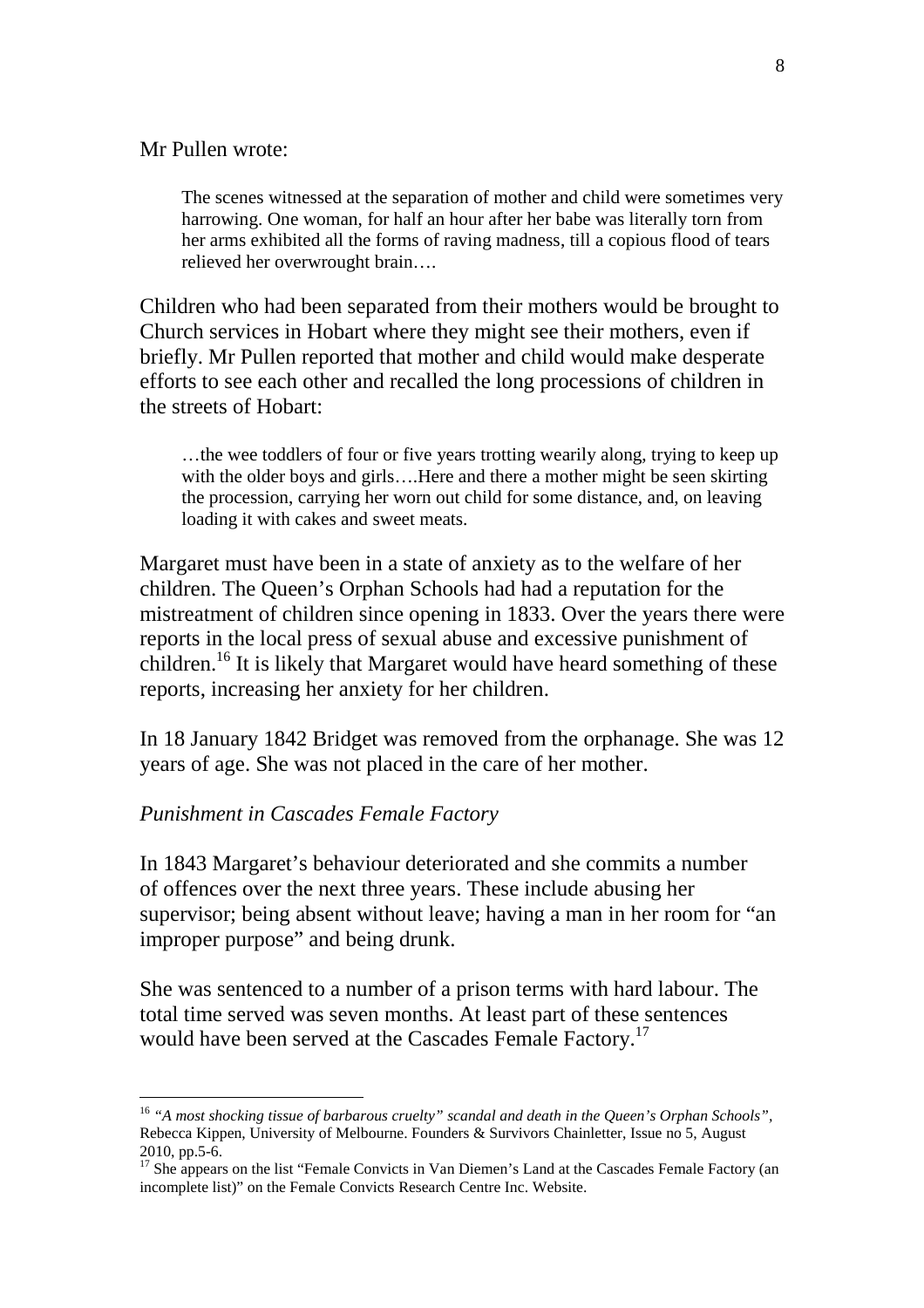By the 1840s there had been changes in the administration of the Factory. There was less brutality in the treatment of convicts but the cruelty remained. For example, the heads of women in the "Crime Class" who entered the Cascades Female Factory were no longer shaved. However, female convicts who were already traumatised were still punished with hard labour and solitary confinement in dark cells for long periods.

Today a person who has been subject to trauma is counselled and encouraged to talk about their trauma. They are encouraged to "confront their demons". Female factories treated women in the opposite way. It is difficult to think of a more inappropriate treatment for a traumatised person than solitary confinement. The detrimental effect on the mental health of many of the women must have been dramatic.

On 1 August 1846 Patrick was discharged from the Queen's Orphanage into Margaret's care. On 18 March 1848 Margaret was granted a Certificate of Freedom.

#### *The Victorian Goldfields*

Margaret's daughter, Bridget married John Smith, an English convict in 1848.The O'Hara family (Margaret, her son Patrick, Bridget and her husband) made their way to the Victorian Goldfields in the early 1850s.

However, Vandemonians suffering from trauma were unlikely to receive sympathetic treatment in Victoria. They were feared (and demonised) by better established people.

An English lady, Mrs Ellen Clacy, came to Melbourne in 1852 for the purpose of visiting the Goldfields and to write an account for people in England to assist them in deciding if they should visit the Colony.  $^{18}$ 

Mrs Clacy had a low opinion of diggers from Van Diemen's Land calling them "outcasts" and "refuse". As soon as she stepped off the ship in Melbourne, Mrs Clacy thought she saw people on the road to Melbourne who "all seemed to belong to the one family, *so truly Vandemonian was the cast of their countenance*". (Emphasis added.) In the streets of Melbourne she saw more Vandemonians "with cunning eyes and light fingers".

<sup>18</sup> *A Lady's Visit to the Gold Diggings,* Ellen Clacy, http://archive.org/stream/aladysvisittothe04054gut/lvtgd10.txt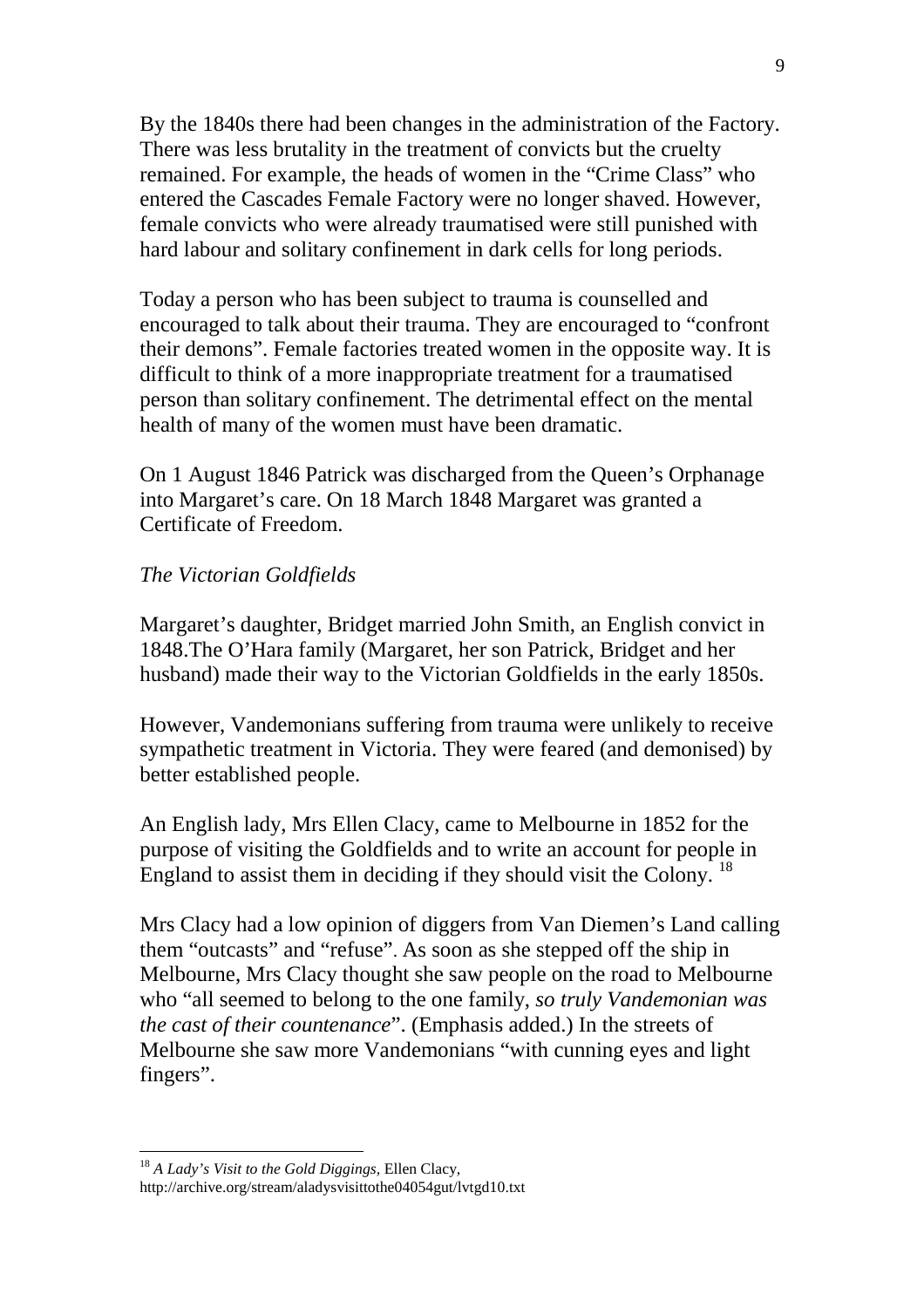The family remained in the Ballarat area for some years. Margaret's sonin-law, John Smith, was injured in the fighting at Eureka Stockade.<sup>19</sup> This indicates rebellious attitudes within the family at that time.<sup>20</sup>

## *The effect on Margaret O'Hara*

Having regard to the frequency of traumatic events during Margaret's times, there is a real possibility that Margaret was suffering from PTSD or some type of mental injury. Certainly from 1843 there is a change in her behaviour. She no longer acted like an Irish mother from a quiet country village, who was "never prone to vice", but more like a "fallen woman", abusing her mistress, caught with a man in her room "for an improper purpose" and drinking too much.

## **The Incidence of PTSD among Female Convicts in Van Diemen's Land**

A general conclusion about the incidence of PTSD in the female population of convicts can be made from a comparison with other risk groups. The logic is simple.

- 1. Today it is known that PTSD is common in groups subject to trauma. For example, the incidence of PTSD amongst Australian Vietnam War veterans has been estimated at 18.7%.<sup>21</sup>
- 2. In Van Diemen's Land female convicts were subject to a wide variety of traumatic events.

It follows that there was a high incidence of PTSD amongst female convicts. It is reasonable able to say it would be at least as high as it is for the Vietnam War veterans.

## **Analysis of the Surgeon's Journals**

The Journals of the Surgeons show considerable evidence of trauma suffered by female convicts during the voyages.

 $19$  This was passed onto me by Daisy, his granddaughter (and my grandmother).

<sup>&</sup>lt;sup>20</sup> This is hardly surprising. The amount of the licence fee caused outrage amongst the miners. It is interesting to compare it to the value of the cloak that Margaret O'Hara had stolen and for which she received the penalty of 7 years transportation – two shillings and sixpence. This would cover licence fees on the goldfields for a mere 2.5 days.

 $21$  See footnote 2.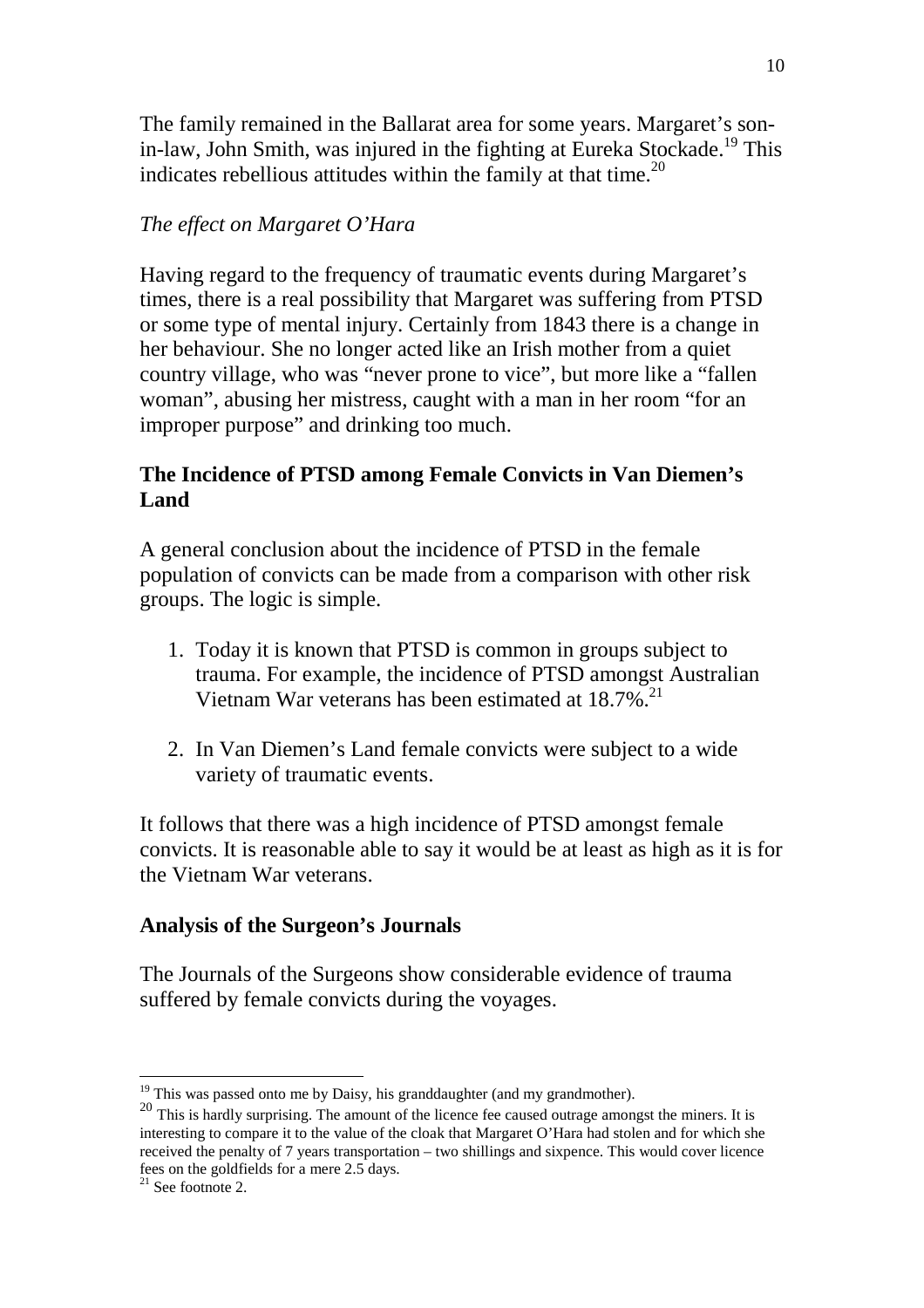The Surgeons saw the convicts' medical conditions in terms of the medical learning of the times. Thus they frequently diagnosed the women as suffering from "Hysteria".

In the Journals there are references to "Hysterical fits" on many of the voyages. The Surgeon on the *Midas* (1825) said that to record such fits, some of which were "severe", would be "endless". On the *Duke of Cornwall* (1850), of a complement of 200 female convicts, 20 women were put on the sick list because they were suffering from Hysteria. Many more had occasional fits of short duration. The worst affected on this voyage was Jane Cook who had "Hysteria Paroxysms", laughing, screaming and the like "in an extreme degree". Her head was shaved and vinegar and water poured from a height onto the naked scalp.<sup>22</sup>

Where the person cannot be examined, a positive diagnosis of PTSD is of course impossible. For example, the patient must be asked if they are having flashbacks or nightmares, and none of the Surgeons asked these questions. However, what is interesting is that many female convicts had some symptoms consistent with PTSD. **Schedule 1** gives examples.

The treatments considered appropriate for mental disorders were often bizarre (and harmful). For example:

- Opium was frequently administered. Today doctors do not treat mental disorders with narcotics. This may make the condition far worse.
- If the woman was violent or insolent, she might be put in irons or "confined in a solitary box".
- The woman's head might be shaved and cold lotions applied (or water poured onto the head from a height as with Jane Cook above). One Surgeon said that there was no better treatment for Hysteria than a "shower bath or a few buckets of water thrown over" the woman.<sup>23</sup>
- On occasions the Surgeon would interpret the symptoms as malingering and turn the woman out of the Hospital on the ship.

There is no doubt that many of the women were severely traumatised (and badly treated from a medical perspective). It can also be anticipated

 $22$  Jane Cook subsequently had many problems in Van Diemen's Land. She was sentenced 37 times for offences. She died a pauper. (*Convict Lives, Women at Cascades Female Factory,* Convict Women's Press (2012) pp.138-143).

<sup>23</sup> Surgeon John Moody, *Blackfriar* (1851)*.*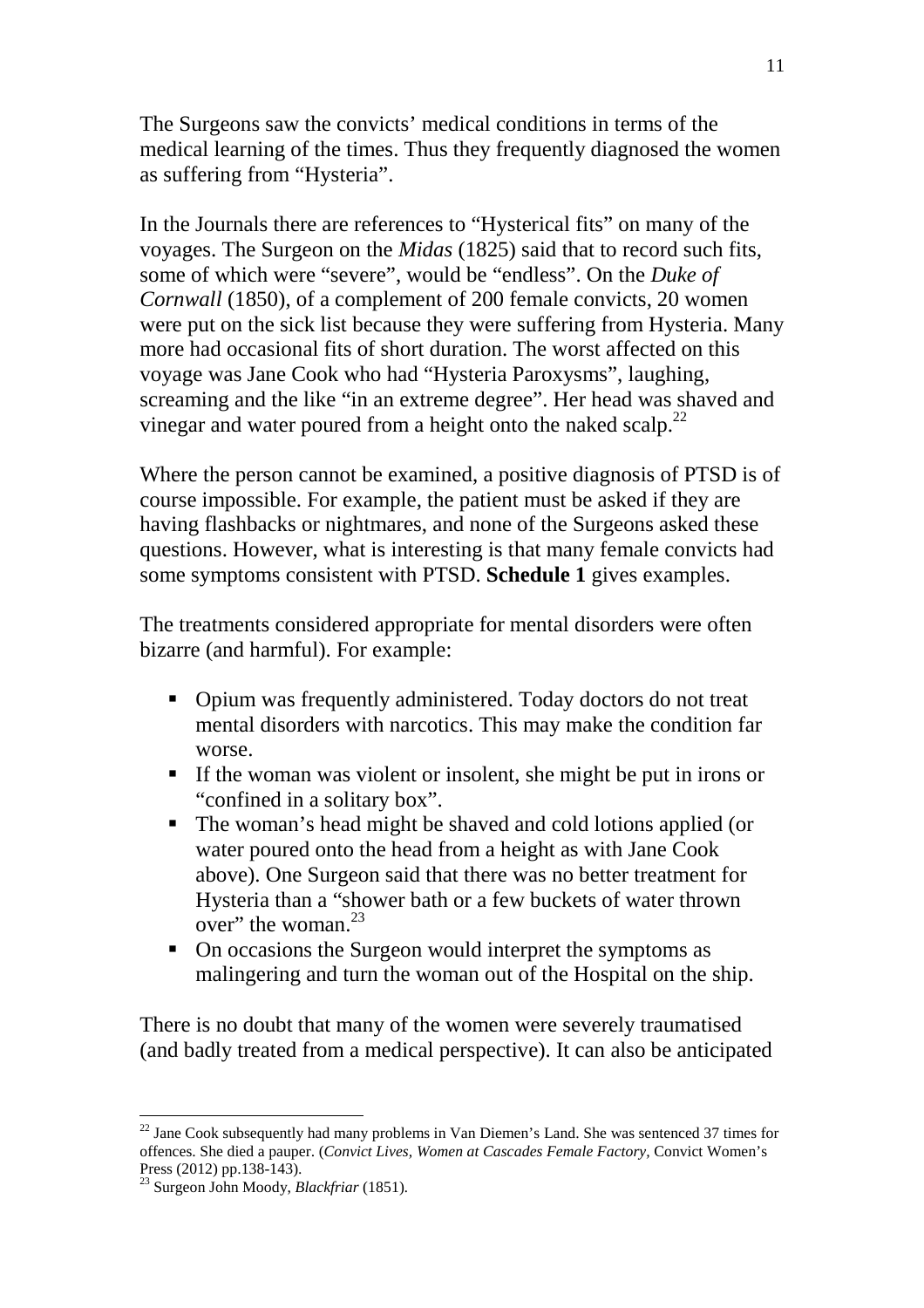that if they were examined by a medical practitioner today, many would be diagnosed as suffering from PTSD.

## **"Intergenerational Transmission" of PTSD**

There are a number of studies which indicate that the effects of trauma can be transmitted from one generation to the next. <sup>24</sup>

The studies proceed on the basis that the relationship of primary caregiver and child is essential to the development of the child. If the relationship is deficient the child may not have the capacity to develop healthy relationships with others (and in time with their own children).

This is because the relationship determines if the child will have good "emotional regulation" skills. These skills enable a person to recognize their emotions and to engage in healthy strategies to regulate (manage) them. People with good emotional regulation skills are able to control anger during stress.<sup>25</sup> These skills are developed in the first five years of life.

The parenting skills of female convicts in Van Diemen's Land must have been seriously damaged on many occasions. Families were forcibly separated. Further, many female convicts were subjected to "interpersonal trauma", that is, they experienced or witnessed violence.<sup>26</sup> Left untreated, this can cause feelings of detachment from others and problems in forming healthy relationships. It compounds the problem when the child sees an unhappy caregiver (suffering from bad moods and anger), and copies that behaviour.

bpd.about.com/od/glossary/g/emotreg.htm

 $24$  There are limitations to the firmness of conclusions as survey work on transmission to the next generation is not well developed. However, the following papers support the proposition that PTSD can be transferred to the next generation.

Daniel Schechter and others, *Distorted Maternal Mental Representations and Atypical Behaviour in a Clinical Sample of Violence Exposed Mothers and their Toddlers* (2008) (NIH Public Access Website). http://www.ncbi.nlm.nih.gov/pmc/articles/PMC2577290/

Surgeon Hadass Goldblatt, *Is there Intergenerational Transmission of Trauma? The case of Combat Veterans' Children* (American Journal of Orthopsychiatry 2008).

www.dr.dk/NR/rdonlyres/053F0BD6-B27F-461F-AC45-78C4AF5AC196/1869157/Dekel\_artikel.pdf Ken O'Brien, *The Intergenerational transference of PTSD among children and grandchildren of Vietnam veterans in Australia: An argument for a genetic origin. Review of current literature.* (Paper presented in 2004. Queensland University of Technology). eprints.qut.edu.au/650/1/obrien\_ken.pdf<br>
<sup>25</sup> About seen Parth die number of the contract of Technology). eprints.qut.edu.au/650/1/obrien\_ken.pdf <sup>25</sup> About.com Borderline Personality (a New York Times Company)

<sup>&</sup>lt;sup>26</sup> Where a trauma is "impersonal", the evidence is that the person is still able to form healthy relationships with a child.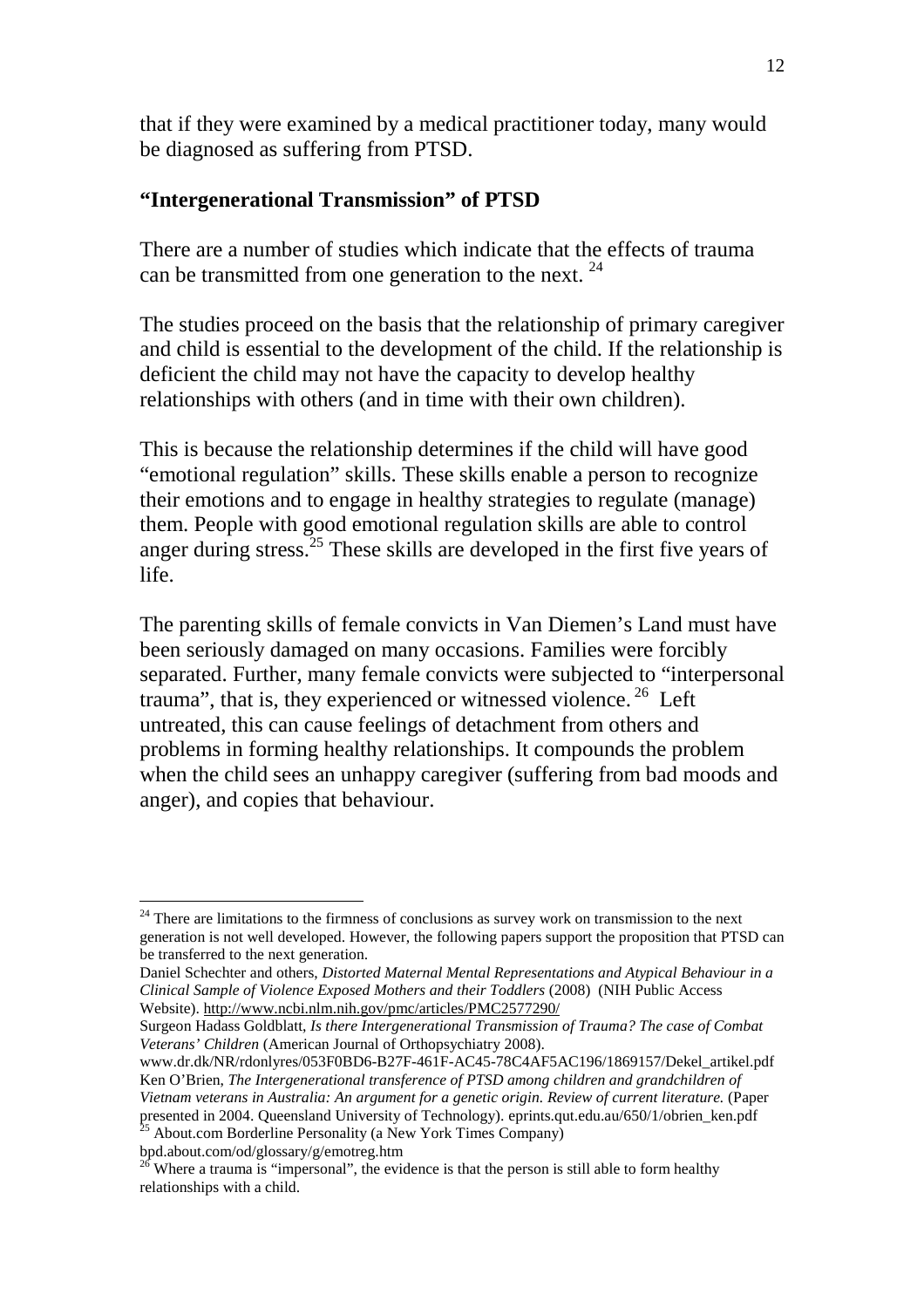A further study by the Australian Institute of Health has found that children of Vietnam veterans are in excess of three times more likely to suicide than the members of the general Australian community.<sup>27</sup>

## *The effect on Jim Smith*

As noted above, my great grandfather Jim Smith, was raised by his grandmother, Margaret O'Hara. Jim was orphaned at a very early age. He was born in1856 at Beaufort, a town not far from Ballarat. Shortly after his birth his mother Bridget suddenly died. His father John Smith appears to have also died. At the age of 59 years, and in all likelihood traumatised from her convict experiences, Margaret now became the sole carer for baby Jim.

Jim turned out very badly. As an adult he was unable to control his temper and was a bully. He loved his wife but wanted to "possess her body and soul". She always called him "Boss".

He was unable to form a healthy relationship with his children. They would not call him by name and to attract his attention before talking to him would simply say, "Hey". He drove most of his sons out of the home, on one occasion chasing his son with a gun in his hand. He was cruel to young children. When his children found their presents before Christmas Day, he took all of the toys and burnt them. The children had a toyless Christmas which they never forgot. No other person in the family ever behaved in the way that he did, so we can say that it is unlikely that there was a genetic cause for his behaviour.

It is relevant to know that Jim did have an older brother, Tom. In 1856 when his mother died, Tom was six years old. Tom turned out to be a well adjusted person, <sup>28</sup> which may well reflect the different parenting in his early years of life.

Margaret had the drive to ensure that Jim had a trade. She organised an apprenticeship for him with a blacksmith, a trade that Jim learnt well. My grandmother recalled that:

I would love to go in when he [Jim] had the bellows working and to watch the red coals glowing; what he could do with red hot iron, anvil and hammer was fantastic. He shaped the shoes for the horses and shod them himself…The coal he used was really charcoal – he would select a big gum tree and set it alight,

 $\overline{a}$ <sup>27</sup> Ken O'Brien, opp.cit, p4.

 $28$  According to my grandmother who knew him.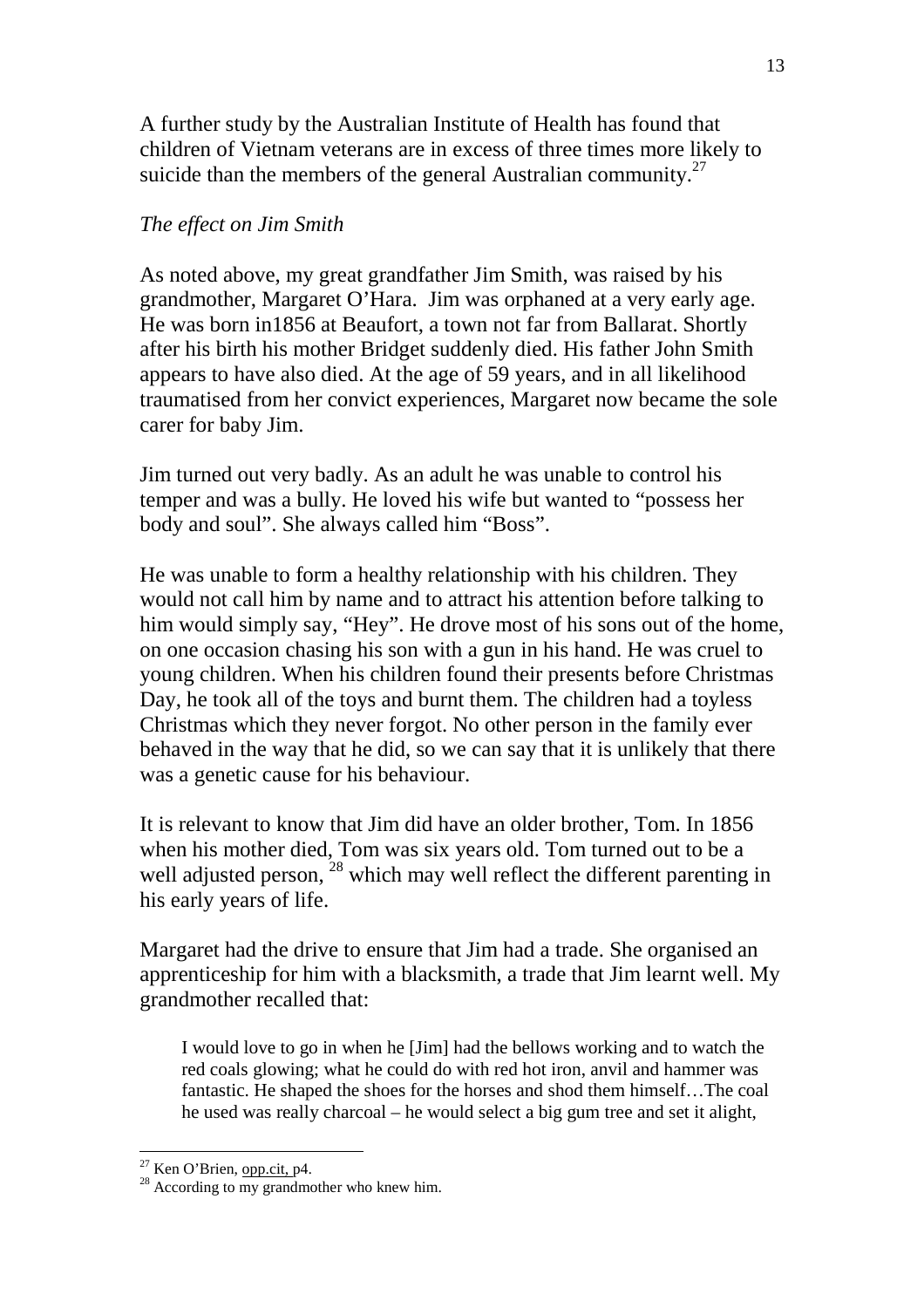and when the wood had turned to red hot "coal", water would be thrown on it. This was gathered and taken home for the forge.

In other situations his bad temper would get the better of him and my grandmother recalled:

He was a washout with stock; there were more horses minus an eye, and cows minus a horn than there should have been.

Jim did have some good personality features. He had ambition and secured his own Selection in outback Queensland. Life was uncertain but in the face of any danger he would show "grim determination with no sign of fear".<sup>29</sup> Any sign of "Hysteria" was suppressed. He taught this survival technique to his children.

# **Implications**

- 1. The "Mans' World" of the convict system in Van Diemen's Land had the following effects:
	- (a) The medical profession was the preserve of men. It relied on a now discredited notion of "Hysteria" - a disorder from which only females were believed to suffer. Misdiagnosis and wrong treatments only worsened the suffering of the women.
	- (b) The Government did not respect the relationship between mother and child. This lead to cruel separations and further trauma.
- 2. Where a female convict appears to be a "broken" person or cannot fit into normal life after she gains her freedom, we should consider if this was due to PTSD or other serious mental disorder.
- 3. Problems are likely to have been passed to the next generation (and perhaps beyond) and thus these issues are important in the development of the Australian population.
- © Stephen Lucas

1 November 2012

# **Acknowledgement**

I acknowledge the contribution of my brother Dr Peter Lucas MBBS in the development of medical issues in this paper.

 $\overline{a}$ <sup>29</sup> These are my grandmother's words.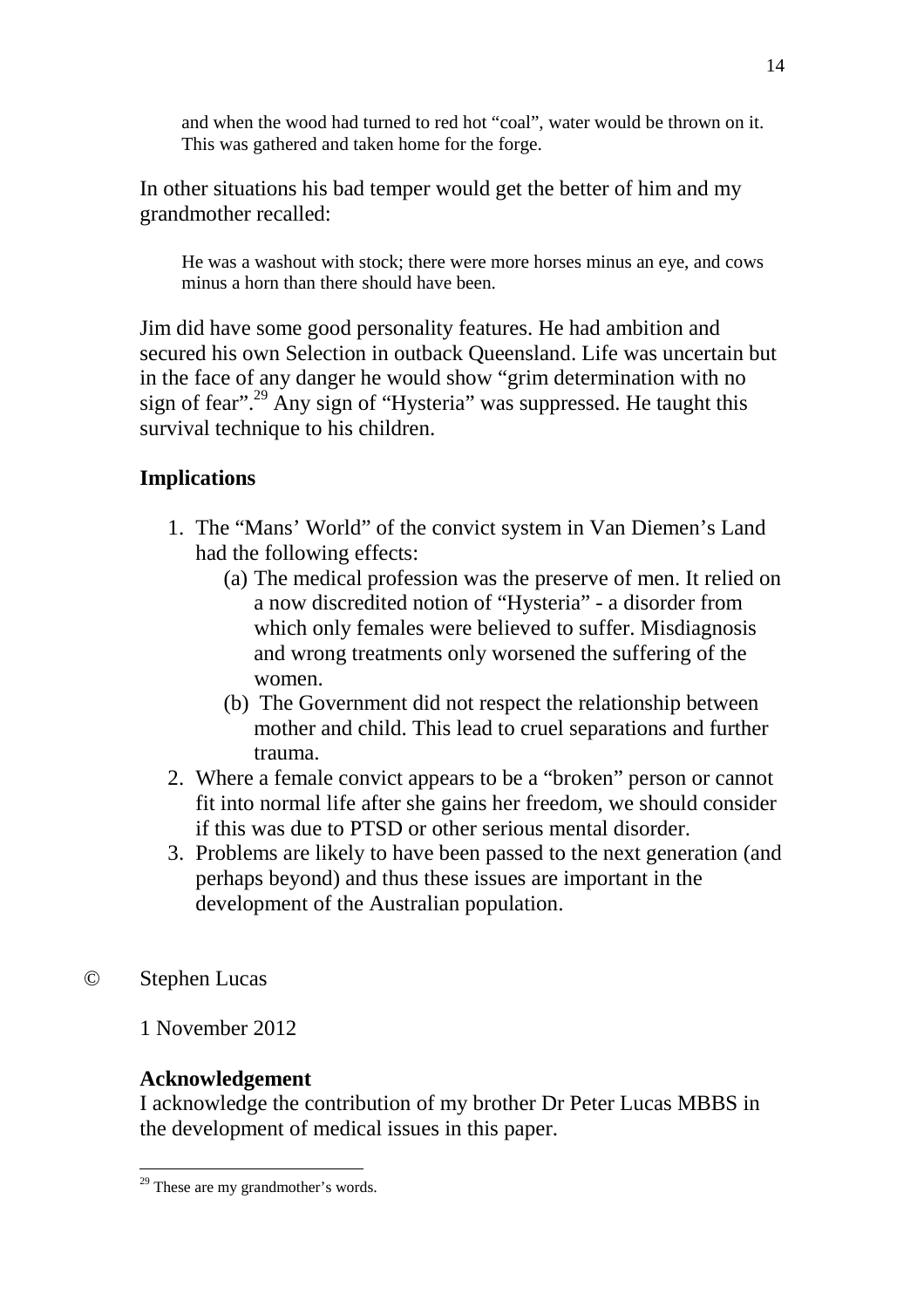# **SCHEDULE 1**

| <b>Symptoms of possible</b><br><b>PTSD</b> <sup>i</sup> | <b>Examples from Surgeons' Journals</b> "                                                                                                                                                                               |
|---------------------------------------------------------|-------------------------------------------------------------------------------------------------------------------------------------------------------------------------------------------------------------------------|
| Irritability, anger                                     | There are many reports of women unable to control their temper,<br>for example:                                                                                                                                         |
|                                                         | Mary Griffon ( <i>Tasmania</i> ) (1845): hid an iron bar in her bed,<br>suffered from "paroxysm of rage" and "threatened everyone<br>without cause".                                                                    |
|                                                         | Louisa Cogan (Garland Grove) (1843): had a "peevish and<br>troublesome temper", also suffered from "violent Hysteria". Her<br>treatment included opium.                                                                 |
|                                                         | <i>Raja</i> (1842): a number of women came from Milbank Penitentiary<br>and were diagnosed as "insane". They had endured the "silent"<br>system" at the Penitentiary and showed "violent symptoms of<br>derangement". " |
|                                                         | Ellinor Cooney ( <i>East London</i> ) (1843): had an "irritable<br>temperament", "careless of habit", liable to fainting and Hysteria<br>and required constant attention to keep her berth clean.                       |
| Detachment from life                                    | Many were not prepared to leave their beds and often had no sign<br>of disease, for example:                                                                                                                            |
|                                                         | Mary Turner ( <i>Brothers</i> ) (1824): lay for days in a "state of torpor,<br>careless of everything". No sign of disease and for which the<br>Surgeon turned her out of the Hospital.                                 |
|                                                         | Miss M Falloon ( <i>Brothers</i> ) (1824): "a melancholy pervades her<br>mind, "unwilling to be disturbed", she had fits of screaming which<br>go all night, at other times "perfectly sensible".                       |
|                                                         | Mary Partridge ( <i>Brothers</i> ) (1824): "a morbid aspect, retired<br>habits", "silent grief". Bowel problems. Treatment included<br>opium. "Suddenly seized with rigour" and died.                                   |